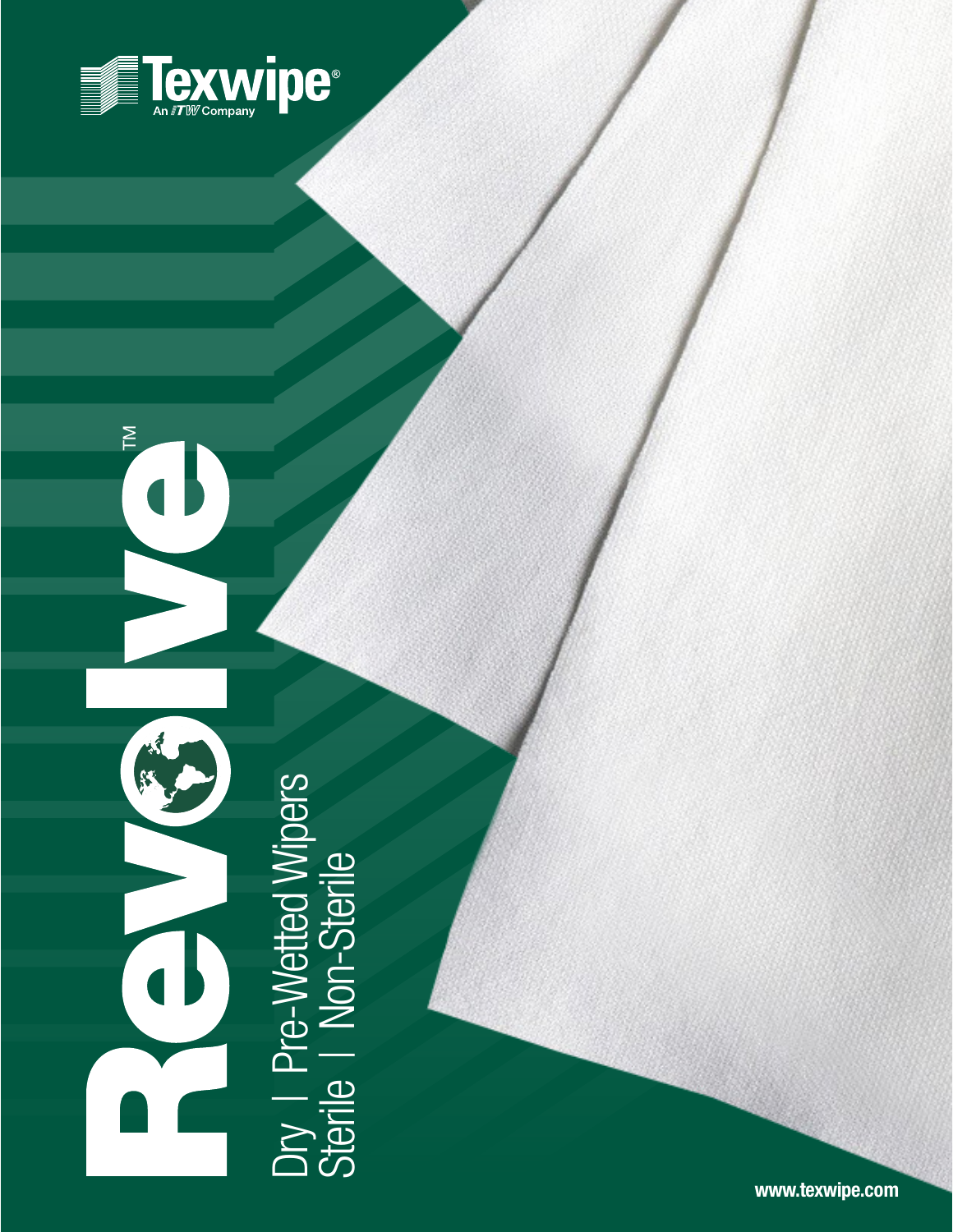

# Cleanroom Wipers Revolve™ Wipers

# TECHNICAL DATA SHEET



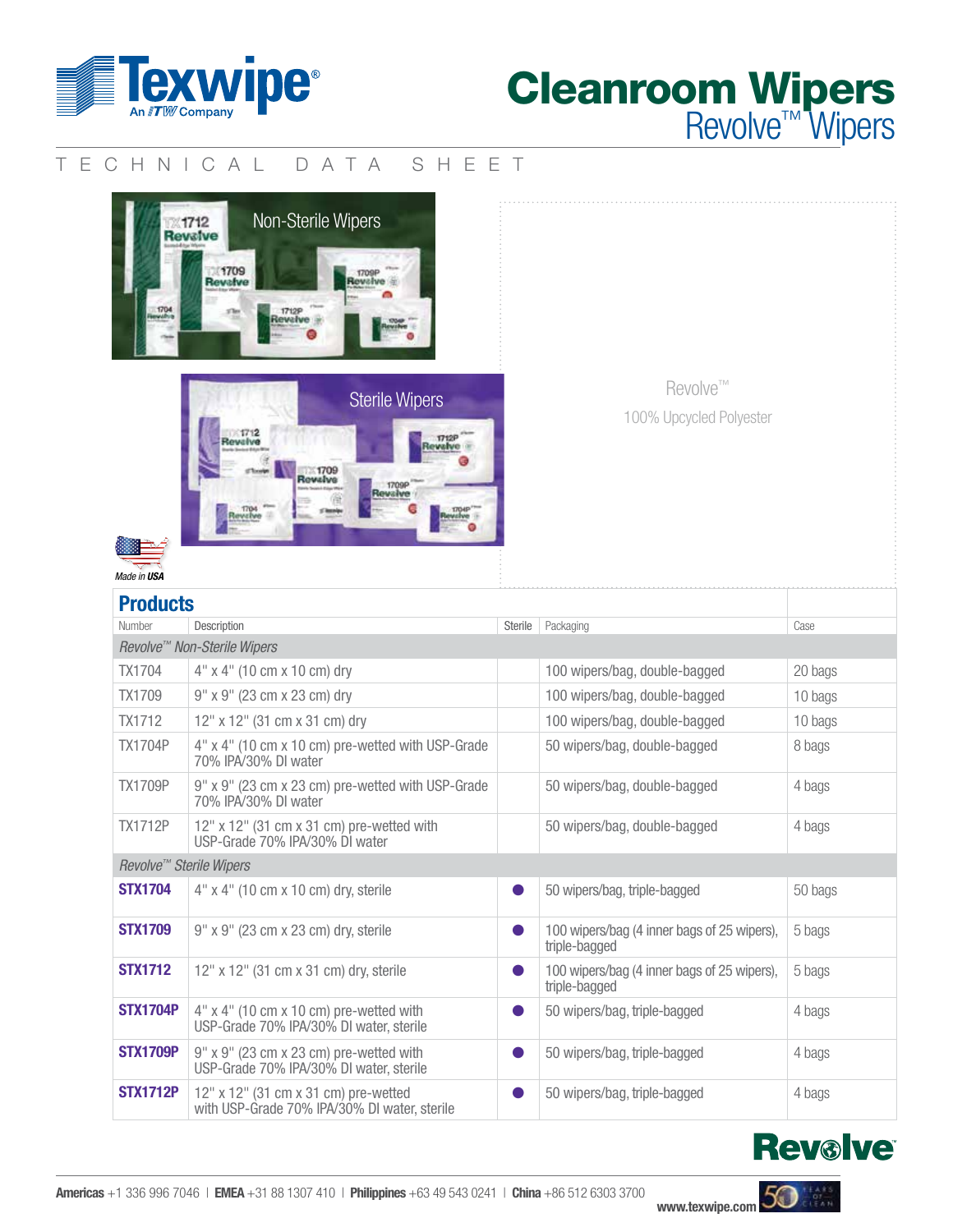

# TECHNICAL DATA SHEET

# **Description**

Revolve™ wipers, the first sustain ble wipers made for the cleanroom industry, are made from 100% upcycled polyester material with a sealed edge, processed on Texwipe's fully automated manufacturing system.

Revolve<sup>™</sup> wipers contribute to the sustainability goals, reducing the amount of post-consumer water bottles going into landfill and reducing the level of carbon emissions.

Available dry, pre-wetted, sterile and non-sterile.

# **Applications**

- Wiping and cleaning surfaces, equipment and parts.
- Applying and removing lubricants, adhesives, residues and other solutions including disinfectants.
- Cleaning with solvents such as isopropyl alcohol (IPA), ethanol, acetone, and degreasers.
- Lining trays for holding, protecting, drying and storing of parts, equipment and devices.
- Dry Wipers: Appropriate for use with temperatures less than 400°F (205°C).
- Pre-wetted Wipers: Use with caution at elevated temperatures.

# **Industries**

| Aerospace                     | Animal Laboratory         | <b>Biologics</b>           |
|-------------------------------|---------------------------|----------------------------|
| Cleanroom<br>Design/Build     | Compounding<br>Pharmacies | Data Storage               |
| <b>Facilities Maintenance</b> | Industrial                | Laboratory                 |
| Medical Device                | <b>Microelectronics</b>   | Pharmaceutical             |
| Printing/Graphics             | Semiconductor             | USP < 797 > /<br>USP < 800 |

## **Cleanroom Environment**

- ISO Class  $3 7$  Class  $1 10,000$
- $\bullet$  EU Grade A D

### **Shelf Life**

- Non-Sterile (Dry)  $-5$  years from date of manufacture
- Non-Sterile (Pre-Wetted)  $-3$  years from date of manufacture
- Sterile (Dry & Pre-Wetted) 3 years from date of manufacture

# **Features & Benefit**

- Revolve™ processing provides low levels of ions, NVRs (non-volatile residues), particles and fibers or use in critical cleaning applications and environments.
- Designed for high sorption capacity which is ideal for spill control, cleaning, and solution application.
- Revolve™ pre-wetted products are pre-wet with 0.2 µm filtered USP- rade 70% IPA / 30% DIW.
- Revolve™ pre-wetted wipers provide consistent, optimized cleaning efficiency with repe table wetness and VOC levels.
- Pre-wetted wipers are packaged in easy-to-use, recloseable slider bags, reducing solution evaporation that preserves the consistent wiper wetness level.
- Meets USP <797> and USP <800> wiper requirements.
- Autoclave safe (dry wipers only).
- Individually lot coded for traceability and quality control.

# **Sterile Products**

- Triple-bagged with a case liner forming a forth layer of protection.
- Gamma irradiated to a Sterility Assurance Level of 10-6 according to AAMI Guidelines.
- Certific tes of Compliance, Analysis and Irradiation available at [www.texwipe.com/certific tions.](http://www.texwipe.com/certifications)
- Sterile Validation Documentation available upon request.

## **Sustainable Materials**

- Every bag of Revolve™ product indicates the number of post-consumer water bottles used to make it. For example, 47 water bottles are required to make one bag of TX1709 wipers. By using the Revolve<sup>™</sup> products, your company will participate in the reuse of the polyester polymer, saving the number of bottles indicated on each Revolve™ product bag from going into landfill
- Texwipe does not add any other types of yarn to the wiper material.